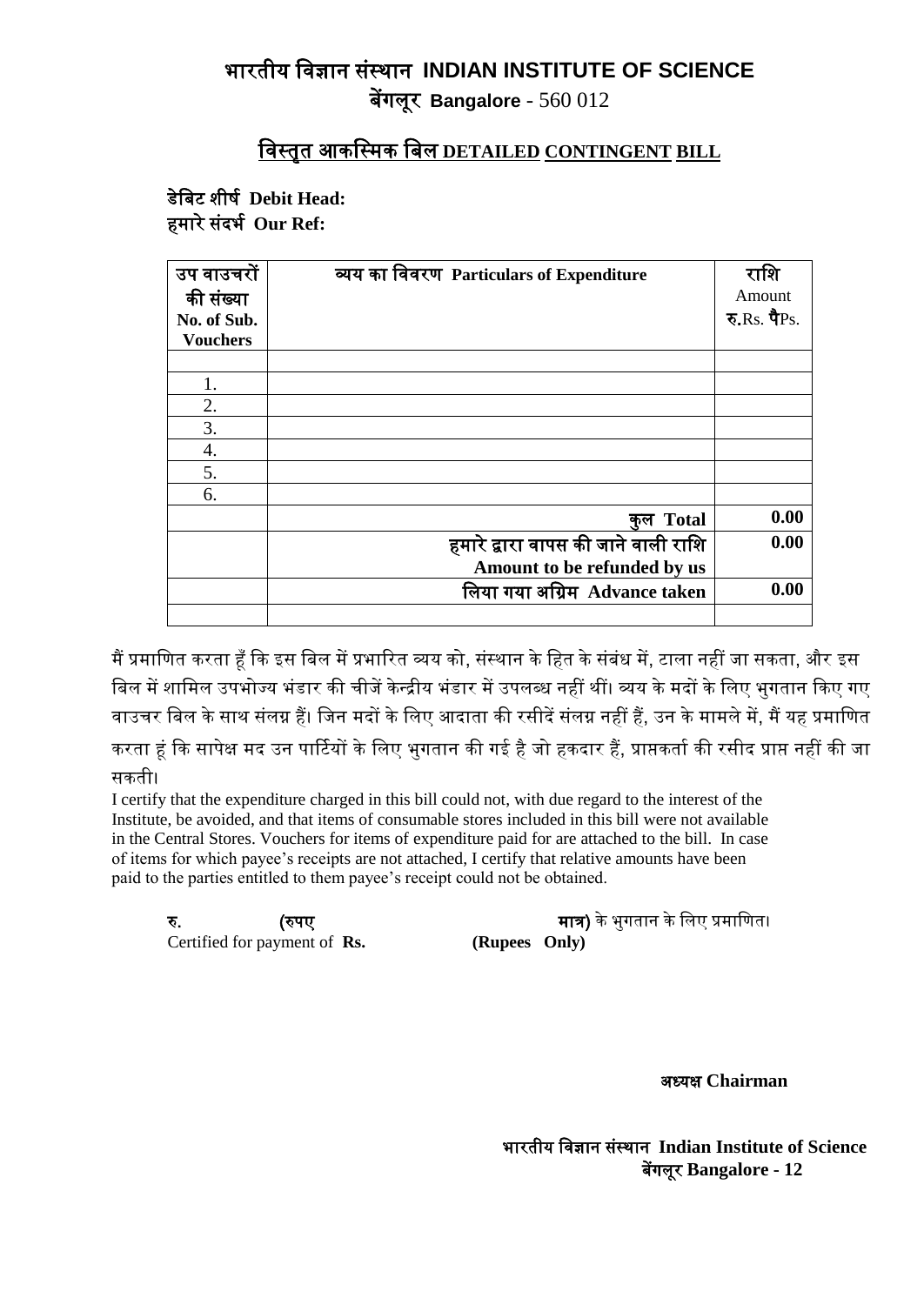## नकद अग्रिम / देनदार बिल का निपटान **PROCESSING OF CASH ADVANCES/CONTINGENT BILLS**

1. बिलों को अध्यक्ष, पारिस्थितिकी विज्ञान केंद्र, भारतीय विज्ञान संस्थान, बेंगलूर -12 को संबोधित किया जाना है। The

bills to be addressed to the Chairman, Centre for Ecological Sciences, Indian Institute of Science, Bangalore-12.

## 2. अग्रिम अनुरोध में संदर्भ संख्या, तिथि और डेबिट शीर्ष/उप-शीर्ष का संकेत दिया जाना चाहिए।

Reference number, date and debit head/sub-head in the advance request to be indicated.

3. सभी बिलों को सही अग्रिम संदर्भ के साथ क्रमबद्ध और जांचकर्ताओं द्वारा "सामग्रियों को अच्छी हालत में प्राप्त किया गया/सेवाएँ संतोषजनक प्रदान की गईं।" के रूप में प्रमाणित किया जाना चाहिए। All the bills to be serially numbered and certified by the investigators to the effect "Materials received in good condition/services rendered satisfactorily" with correct advance reference".

भोजन की आपूर्ति के लिए खानपान बिल प्रमाणित करते हुए कृपया बिल को "प्रमाणित किया जाता है कि जिस आइटम के लिए शुल्क लगाया गया है वह वास्तव में प्रदान किया गया है। बिल क्रम में है और कृपया भुगतान के लिए पारित ककया जा सकता है"। के रूप िें प्रिावणत करें। **While certifying the catering bills towards supply of food, please certify the bill as "Certified that the items provided for which charges are levied have been actually supplied. The bill is in order and may kindly be passed for payment".**

4. बिलों में खरीद की तारीख और क्रेता का नाम की जगहें खाली नहीं होनी चाहिए। Date of purchase and name of the purchaser should not be left blank in the bills.

**5.** खरीद की वतवथ योजना के प्रारंभ होने की वतवथ से पहले नहीं होनी चावहए । Date of purchase should not be prior to the date of commencement of the scheme.

**6.** चालान के वखलाफ सभी खरीद के वलए नकद प्रावप्तयां संलग्न होना चावहए। चालान नकद प्रावप्तयां नहीं हैं। 500 / - और ऊपर रुपये के नकद भुगतान के लिए राजस्व टिकट लगाया जाना चाहिए। वाउचर में ज़ोरोक्स प्रभार के प्रति मात्रा और दर का उल्लेख ककया जाना चावहए। Cash receipts for all the purchases against invoices should be enclosed. Invoices are not cash receipts. Revenue stamp has to be affixed for Cash Payments of Rs. 500/- and above. Quantity and rate against Xerox charges should be mentioned in the voucher.

7. उपकरण के प्रकार और फर्नीचर के आइटम को स्टॉक पर लेना चाहिए और वाउचर को अभिलेखित किया जाना चाहिए। Items of equipment nature and Furniture should be taken to stock and the entry to be recorded on the voucher.

**8.** परियोजनाओं के माध्यम से खरीदी गई पुस्तकें, योजना कार्यालय में शामिल होनी चाहिए तथा विभागीय धन के माध्यम से खरीदी गई पुस्तकों को विभागीय पुस्तकालय में शामिल किया जाना चाहिए। Books purchased through projects should be accessioned in Schemes Office and books purchased through departmental funds should be accessioned in the departmental library.

9. सेवा / श्रम प्रभार बिल में व्यक्ति के नाम और पते के साथ-साथ सेवा की प्रकृति और अवधि निर्दिष्ट किया जाना चाहिए। Name and address of person should be indicated in Service/labour Charges bills, along with the nature and period of service.

10. नकद अग्रिम के अंतर्गत अधिकृत और स्वीकृत टैक्सी एजेंटों के भुगतान करने की अनुमति नहीं है क्योंकि आयकर को एजेंटों से पुनर्प्राप्त करना पड़ता है। Payments towards the authorized and approved Taxi Agents are not permissible under Cash Advances since Income tax has to be recovered from the Agents.